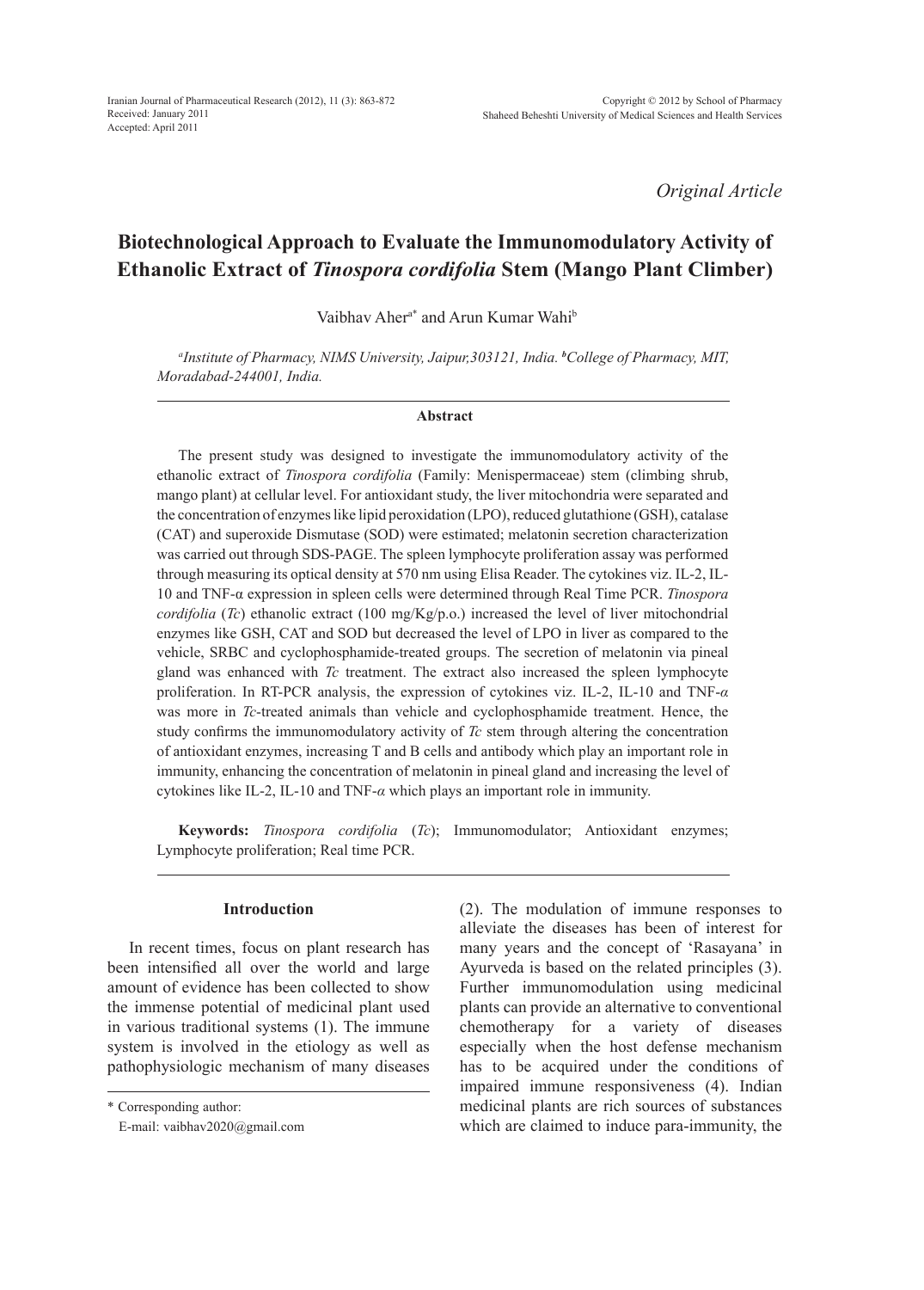non-specific immunomodulation of especially granulocytes, macro-phages, natural killer cells and competent functions (5).

Among the suppressive synthetic substances, cyclophosphamide has been extensively studied (6). However, the major drawback of this drug is myelosuppression, which is undesirable (7). Immunostimulation and immunosuppression both need to be tackled in order to regulate the normal immunological functioning. Therefore, the stimulatory or suppressive agents have been shown to possess activity to normalize or modulate the pathophysiological processes and are hence called immunomodulatory agents (8).

In recent years, immunostimulatory activity has been reported in a number of Ayurvedic plants like *Terminalia chebula* (9, 10), *Curcuma longa* (11), *Lawsonia alba* (12), and *Tinospora cordifolia* (5, 13-16). *Tc* stem is stomachic, diuretic (17), cures jaundice, skin diseases (18), *etc*.

*Tinospora cordifolia* (*Tc*) itself possesses a bitter, pungent and astringent taste but it acts through the virtue of its madhur (sweet) vipak. The bitter taste is said to improve metabolic activity, even at a cellular level. All the three tastes destroy toxic metabolic products and purify the tissues. Rasayana drugs with madhur vipak are considered to be immunostimulants (13). The root and stem of *Tc* are prescribed in combination with other drugs as an anti-dote to snake bite and scorpion sting (19), dry barks has anti-spasmodic, antipyretic (20), anti-allergic (21), anti-inflammatory (22), anti-leprotic properties (23), Immunomodulatory effect in human Immuno deficiency virus positive patients (24).

In earlier studies, the immunomodulatory activity of *Tc* was studied through different parameters viz. differential leukocyte count (25), phagocytic activity (26), leukocyte migration inhibition (27), delayed type hypersentivity (28), bone marrow cellularity (29), *etc*. Although there are many therapeutic effects, no data is available on the immunomodulatory effect of *Tc* stem (mango plant climber) at cellular level until now. In this context, the objective of the present study was to study the immunomodulator potential of ethanolic extract of *Tc* at cellular and molecular level using male rats.

#### **Experimental**

#### *Plant material and preparation of extracts*

The stems of *Tc* (mango plant climber) were identified by Dr G. C. Joshi (Botanist), Ranikhet, Uttarakhand, India. A voucher specimen has been preserved in the herbarium at the Pharmacognosy laboratory under the voucher specimen number of PHG/H/2132 for the future reference. Then, the stems of Tc were shade dried and coarsely powdered, extracted in soxhlet apparatus with alcohol for 32 h. The extract was then concentrated to dryness under reduced pressure using rotary evaporator at 45°C and preserved in dessicator for further use.

#### *Animals*

Male Wister rats weighing 150-180 g were procured from Laboratory Animals Resources, Division of Animal Genetics, Indian Veterinary Research Institute (IVRI), Izatnager, Bairelly, India, Reg No. CPC-196 and acclimatized to laboratory condition at Animal House, IFTM, Moradabad at room temperature with a 12 h/12 h light/dark cycle and relative humidity (60  $\pm$ 5%) and had free access to standard pellet diet; water was provided *ad libitum*. The Institutional Animal Ethical Committee reviewed the animal protocol prior to the experiment. All rats were treated in accordance with the guideline for the Care and Use of Laboratory Animals (NIH Publication No. 86-23, revised 1985) with the permission of Institute Animal Ethical Committee (Proposal No. 11). All experiments were carried out with strict adherence to ethical guidelines and were conducted as approved protocol by the Institutional Animal Ethics Committee (IAEC) and as Indian norms laid down by the Committee for the Purpose of Control and Supervision of Experiments on Animals (CPCSEA), New Delhi; vide approval number CPCSEA/IAEC/837/AC/04.

# *Animal grouping*

For experimental procedure, male rats were divided into four groups of each six as below: Group I: Negative control: Rats treated with 2 mL of 1% gum acacia solution in distilled water. Group II: Positive control: Sensitized rats (through administrating  $1 \times 10^8$  SRBCs, IP)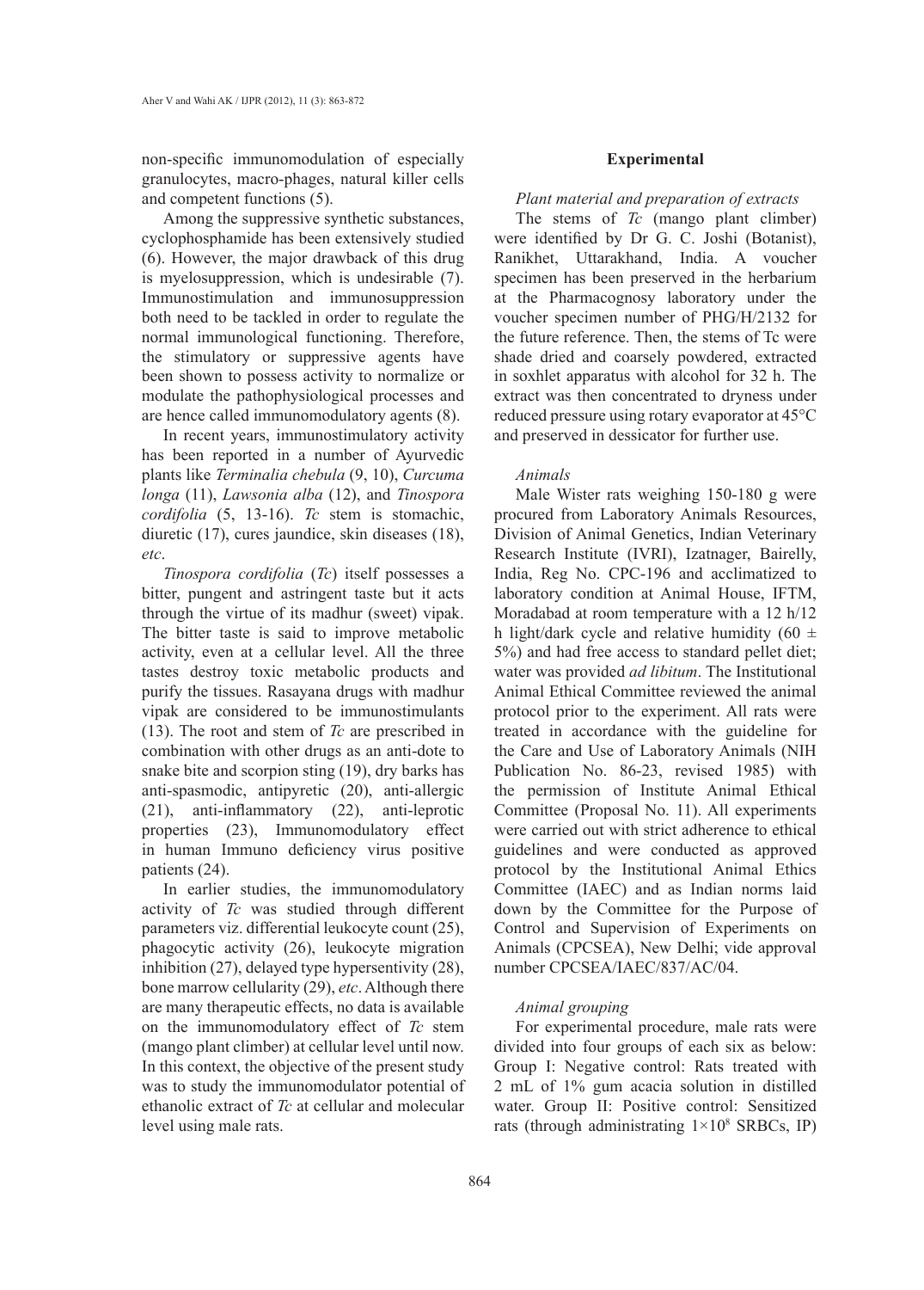treated with 1% gum acacia solution orally. Group III: Rats treated with cyclophosphamide 100 mg/Kg/p.o. Group IV: Sensitized rats treated with *Tc* ethanolic extract 100 mg/Kg/p.o.

The administrations of drugs were in the following regimens:

a) Four days prior to the sensitization (days  $-3, -2, -1, 0$ 

b) Seven days after the sensitization (days  $+1, +2, +3, +4, +5, +6, +7$ 

*Preparation of sheep red blood cells (SRBC)*

Blood of healthy sheep was collected from local butcher house and mixed with sterile Alsever's solution  $(1:1)$ . Then, it was thoroughly mixed and centrifuged at 3000 rpm for 5 min. Supernatant was discarded and SRBC pellets were washed twice with sterilized phosphate buffer saline ( $pH = 7.2$ ). Then, the SRBC pellets were prepared in phosphate buffer saline ( $pH =$ 7.2), total SRBC was counted using Neubauer chamber and finally  $1 \times 10^8$  SRBCs (0.5 mL) were injected intraperitoneally for sensitization and challenging the rats (30).

### *Immunological activity*

The immunostimulating activity was examined through the selection of *in-vivo* and *in-vitro* immunological tests. Six hours after the last dose, the animals were sacrificed and their livers, pineal glands, spleens, kidneys, bladders and adrenal glands were separated and the following parameters were determined.

# *Estimation of liver mitochondrial antioxidant marker enzymes*

For the isolation of mitochondria, 1 g of liver tissue was weighed and homogenized with 5 mL of 0.35 M sucrose buffer (pH = 7.0) at  $4^{\circ}$ C and centrifuged at 10,000 g for 5 min. The supernatant was discarded and resultant mitochondrial pellets were suspended in a mixture of 1 mL of 10 mM Tris-HCl (pH = 7.4) solution and 0.2 mL of 1 mM EDTA, finally volume was made up to 2 mL with 0.25 M sucrose solution (31). This solution was used for determination of various mitochondrial antioxidant enzymes.

# *Estimation of lipid peroxidation (LPO) by homogenization of liver tissue*

After sacrificing the animals, the liver was

isolated, weighed, washed with chilled ice-cold sterile 0.9% NaCl solution. Then, the tissue homogenates were prepared in a ratio of 1 g of wet tissue to 9 mL of 1.15% KCl by using a Teflon Potter-Elvehjem homogenizer (32).

#### *Assay procedure*

A volume of 0.2 mL tissue homogenate was added to the mixture of 0.2 mL of 1% SDS, 1.5 mL of 20% acetic acid solution adjusted to the pH of 3.5 with NaOH, and 1.5 mL of 0.8% aqueous solution of thiobabituric acid. The mixture was made to 4.0 mL with distilled water and then heated in an oil bath at 95°C for 60 min using a glass ball as a condenser. After cooling in tap water, 1.0 mL of distilled water, and 5.0 mL of the mixture of *n*-butanol and pyridine (15:1 v/v) were added to the mixture and shaken vigorously. Then, it was centrifuged at 4000 rpm for 10 min, the organic layer was taken and the absorbance at 532 nm was measured. 1, 1, 3, 3- tetramethoxypropane (TMP) was used as a standard and the level of LPO was expressed as nmol of malondialdehyde (MDA) (33).

#### *Reduced glutathione (GSH)*

Mitochondrial GSH was estimated through adding 0.2 mL of mitochondrial enzyme solution to 1.8 mL distilled water followed by the addition of 3.0 mL precipitating mixture (0.0501 g metaphosphoric acid, 0.006 g EDTA and 0.9 gm NaCl in 3 mL distilled water). It was centrifuged at 5000 g for 5 min, 1.0 mL of the supernatant was collected and 1.5 mL of the phosphate solution was added to it and then, 0.5 mL of 5,5'-Dithio-Bis (2-nitrobenzoic acid) (DTNB) reagent was added. The optical density was measured at 412 nm spectrophotometrically (Schimadzu 1601). The absorbance of reduced GSH was noted and represented as percentage  $\mu$ Mol/gm Hb (34).

## *Catalase (CAT)*

A volume of 0.2 mL mitochondrial enzyme solution was added to a cuvette containing 2.0 mL of phosphate buffer ( $pH = 7.0$ ) and 1.0 mL of 30 mM  $H_2O_2$ . Catalase activity was measured at 240 nm for 1 min using spectrophotometer. The molar extinction coefficient of  $H_2O_2$ , 43.6 M cm-1, was used to determine the catalase activity.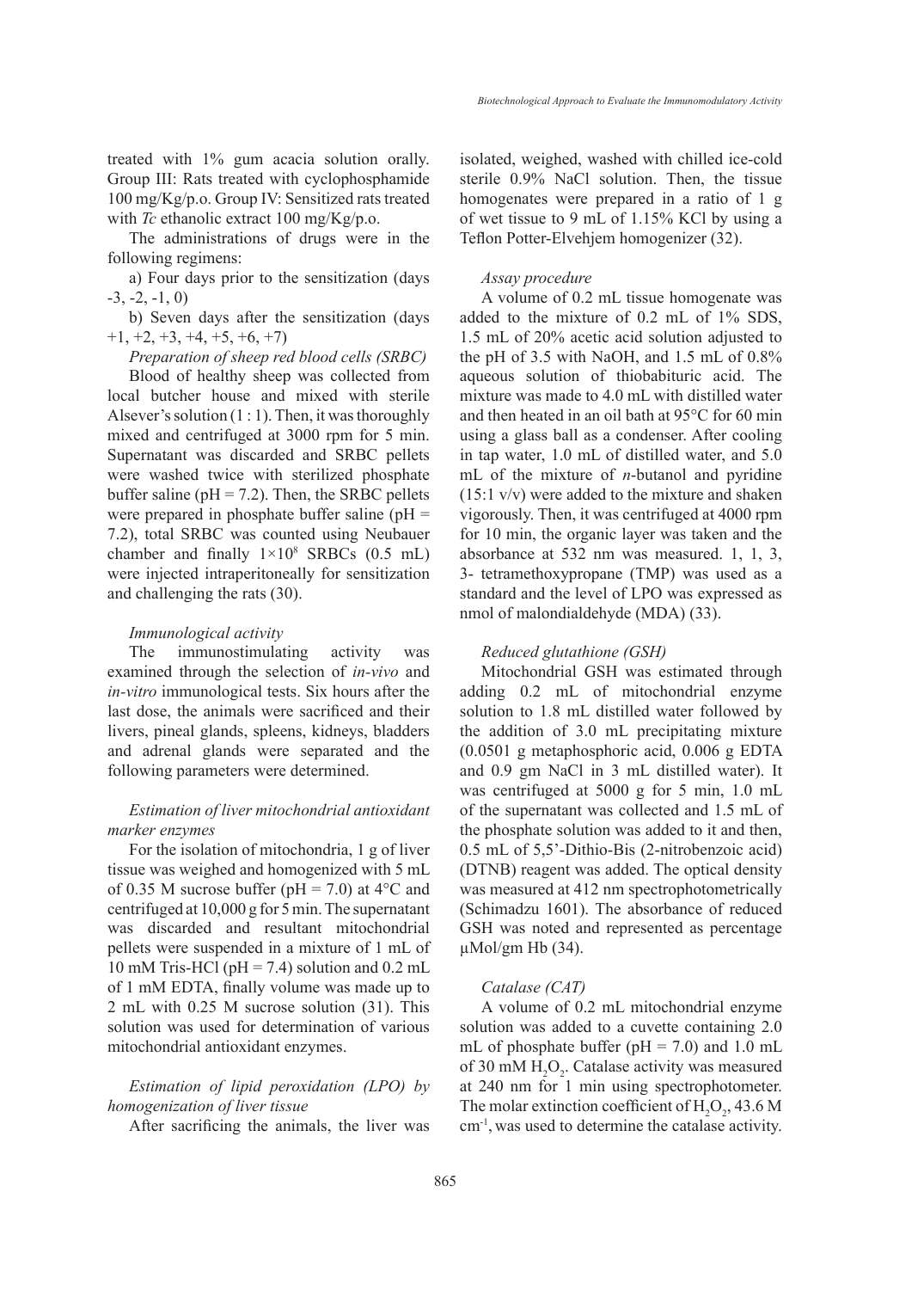| Primer           | Sequence $(5'$ to $3')$         | Length (bases) |  |
|------------------|---------------------------------|----------------|--|
| $II - 10Rat-F$   | ACCAGCTGGACAACATACTGCTGA        | 24             |  |
| $II - 10Rat-R$   | <b>CCTTGATTTCTGGGCCATGGTTCT</b> | 24             |  |
| $II - 2Rat - F$  | CTGCAGCGTGTGTTGGATTTGACT        | 24             |  |
| $IL-2Rat-R$      | TTGCTGGCTCATCATCGAATTGGC        | 24             |  |
| <b>BactRat-F</b> | TGAGAGGGAAATCGTGCGTGACAT        | 24             |  |
| <b>BactRat-R</b> | ACCGCTCATTGCCGATAGTGATGA        | 24             |  |
| <b>TNF Rat-F</b> | CTGGCCAATGGCATGGATCTCAAA        | 24             |  |
| <b>TNF Rat-R</b> | ATGAAATGGCAAATCGGCTGACGG        | 24             |  |
| <b>RT-BGF</b>    | CATGTTTGTGATGGGCGTGAACCA        | 24             |  |
| <b>RT-BGR</b>    | <b>TAAGTCCCTCCACGATGCCAAAGT</b> | 24             |  |

One unit of activity is equal to 1 mmol of  $H_2O_2$ degraded per minute and is expressed as units/ mg of protein (35).

#### *Superoxide dismutase (SOD)*

Fifteen μL of the mitochondrial enzyme solution was added to a mixture of 0.5 mL of 75 mM Tris-HCl buffer ( $pH = 8.2$ ), 1 mL of 30 mM EDTA and 1 mL of 2 mM pyrogallol. The absorbance was recorded at 420 nm for 3 min using spectrophotometer. One unit of enzyme activity is calculated as the 50% inhibition of pyrogallol autooxidation rate as determined through the change of absorbance/min at 420 nm. The activity of SOD is expressed as units/ mg protein (36).

## *SDS-PAGE*

Protein fractions were isolated from the pineal glands of animals from each group and subjected to the SDS-PAGE analysis for the detection of melatonin secretion. Therefore, the resolving gel mixture and the stacking gel mixtures used were 12% and 5% respectively. The gels were stained using Coomassie Brillant Blue R-250 solution for 4 h. Further gels were kept in destaining solution for 8 h until the background gets colourless. Finally, after taking the photographs, the gels were stored in distilled water containing 20% glycerol (37).

#### *Lymphocyte proliferation assay*

Splenocyte single cell suspension was prepared through up-downing 4 mL of RPMI-

1640 in spleen and after omitting RBCs using 0.75% NH<sub>4</sub>Cl in Tris buffer (0.02%, pH = 7.2) (adding 6 mL buffer to 2 mL cell suspension after 3 min of centrifugation at 1000 g for 2 min). The concentration was adjusted to  $2 \times 10^6$ Cells/mL in RPMI-1640 supplemented by 10% fetal calf serum, 2 mM L-Glutamine, 25 mM (4-(2-hydroxyethyl)-1-piperazineethanesulfonic acid) (HEPES). A hundred µL of diluted cell suspension was dispensed into a 96 well flat bottom culture plate. Mitogen phytohemmaglutinin A (PHA) was added at 5 μg/mL of final concentration to each well and the volume was adjusted to 0.2 mL. After incubating for 72 h at 37°C and 5%  $CO_2$  humid atmosphere air, the cell proliferation was determined using MTT assay method (37). The 10% of (3-(4, 5-dimethyl-2 thiazolyl) 2,5-diphenyl-2H-tetrazolium) (MTT) (5 mg/mL) was added to each well and the plates were incubated at  $37^{\circ}$ C in CO<sub>2</sub> humid atmosphere for 4 h. The blue formazan precipitate was dissolved in acidic isopropanol and its optical density was measured at 570 nm using Elisa Reader. The stimulation index was calculated as follows (39):

Stimulation index = Optical density of stimulated cells/Optical density of unstimulated cells.

# *Real-time PCR for the determination of IL-2, IL-10 and TNF-α expression in spleen cells*

Spleen cell suspensions were prepared and used for the determination of cytokines such as IL-2, IL-10 and TNF-*α.* The sequences of primers used in RT-PCR are given in Table 1.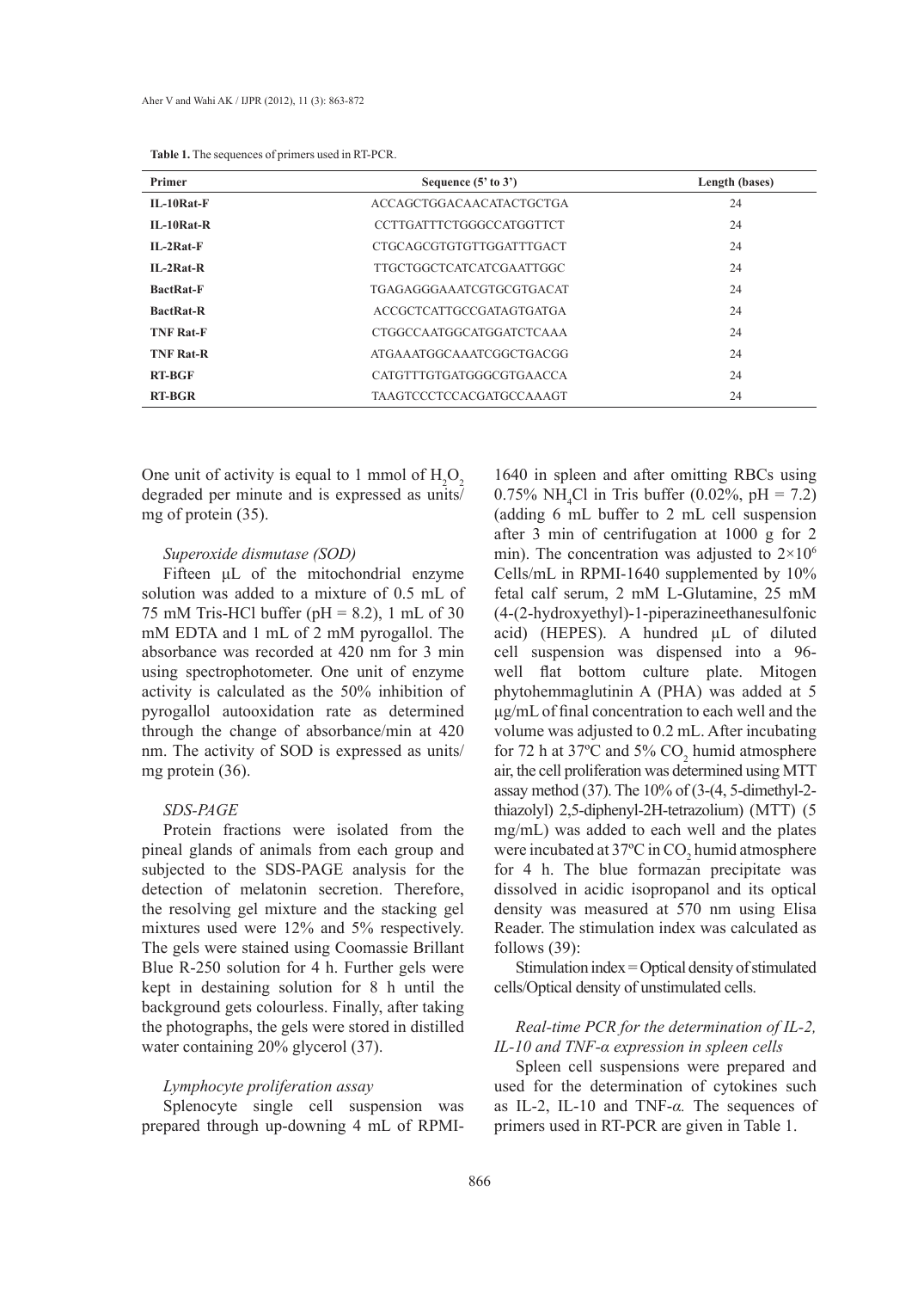| <b>Treatment group</b> | <b>Liver Mitochondrial Enzymes</b> |                         |                        |                             |
|------------------------|------------------------------------|-------------------------|------------------------|-----------------------------|
|                        | LPO(MMDA/gHb)                      | $GSH$ ( $\mu$ Mol/g Hb) | SOD (units/mg protein) | Catalase (units/mg protein) |
| <b>Vehicle</b>         | $83.85 \pm 2.12$                   | $4.22 \pm 0.21$         | $22.22 \pm 0.10$       | $271.31 \pm 3.2$            |
| <b>SRBC</b> sensitized | $98.38 \pm 1.14$                   | $2.13 \pm 0.18$         | $19.48 \pm 0.16$       | $252.22 \pm 2.5$            |
| Cyclophosphamide       | $90.42 \pm 2.13$                   | $2.31 \pm 0.38$         | $20.38 \pm 0.18$       | $256.29 \pm 3.8$            |
| Tc                     | $62.52 \pm 1.13*$                  | $4.82 \pm 0.31*$        | $25.32 \pm 0.14*$      | $278.41 \pm 9.2^*$          |

**Table 2.** Effect of *Tc* on rat's liver mitochondrial enzymes.

\*p < 0.05 when compared to SRBC sensitized and cyclophosphamide-treated groups.

#### *RNA isolation*

Trizol LS reagent (Invitrogen cat No. 10296- 010) was used for the RNA isolation and the method prescribed by the manufacturer was followed. Briefly, spleen cells were washed with PBS lysed through adding Trizol LS reagent onto them and repeated pipetting. The organic and aqueous phases were separated with the help of chloroform and centrifugation. Total RNA from the aqueous phase was precipitated with isopropyl alcohol, washed in ethanol, air dried and diluted in nuclease free water.

#### *cDNA preparation*

Revert Aid M-MuLV Reverse Transcriptase (Fermentas cat No. EP0441) was used for this purpose. About 100 ng of RNA and 0.5 µg of oligo dT (13-19) primer (Invitrogen cat No. 18418-012) were mixed and snap chilled. Four µL of 5× reaction buffer, 20 U of RNase inhibitor, 2 µL of 10 mM dNTP and 200 U of Revert Aid M-MuLV Reverse Transcriptase were added to this mixture. The final reaction volume was kept 20 µL. The reaction mixture was incubated at 42°C for 1 h. The reaction was then stopped through heating the mixture at 70ºC for 10 min. The cDNA was divided into aliquots of suitable size and stored at -20 $\degree$ C (40).

## *Real-time PCR*

Brilliant SYBR Green QPCR Core Reagent Kit (Stratagene cat No. 600546) was used for this purpose. One µL of cDNA was added to 11 µL of nuclease free water, 2.5 µL of 10 $\times$ core PCR buffer, 1.25 µL of 50 mM MgCl, solution,  $1 \mu L$  of 20 mM dNTP mix,  $1 \mu L$  (12.5)  $pM/\mu L$ ) of forward primer, 1  $\mu L$  (12.5 nM/ $\mu$ l) of reverse primer, 4 µL of 50% glycerol solution, 0.75 µL of 100% DMSO, 1.25 µL of 1:3000 diluted SYBR Green I dye and  $0.25 \mu L$  (1.25 U) of SureStart Taq DNA polymerase. Real-time PCR was carried out in M×3000p (Stratagene). The thermal profile used for this was as follows: 95ºC for 10 min then 40 cycles of 95ºC for 30 sec, 64ºC for 30 sec and 72°C for 30 sec with fluorescence recording at the end of each cycle, followed by denaturation of products from 55ºC to 95ºC with fluorescence recording throughout the step. Fold changes in target transcript levels were determined using reported method (40), considering  $E_{\text{target}} = E_{\text{ref}} = 2$ . The GAPDH gene was used as a reference.

#### *Statistical analysis*

The results were expressed as mean  $\pm$  SD and the statistical evaluation of the data was done using the prism software (version 5.00) and Student's t-test. P-values less than 0.05 were considered as significant.

#### **Results and Discussion**

## *Liver mitochondrial enzyme estimation*

Table 2 shows the increased lipid peroxidation level in liver  $(98.38 \pm 1.14 \text{ MMDA/g Hb})$ in SRBC-treated group as compared to the vehicle-treated rat  $(83.85 \pm 2.12 \text{ MMDA/g Hb}).$ Furthermore, cyclophosphamide-treated rats showed slight increase (90.42  $\pm$  2.13 MMDA/g Hb) in the lipid peroxidation level in the liver and after the treatment of *Tc* ethanolic extract, the elevated lipid peroxidation was decreased to  $62.52 \pm 1.13 \pm 1.16$  MMDA/g Hb.

The levels of reduced glutathione, superoxide dismutase and catalase were decreased through the SRBC sensitization and were increased via the treatment with *Tc* ethanolic extract. The levels of reduced glutathione, superoxide dismutase and catalase, treated by SRBC sensitization and *Tc* ethanolic extract, were  $2.13 \pm 0.18$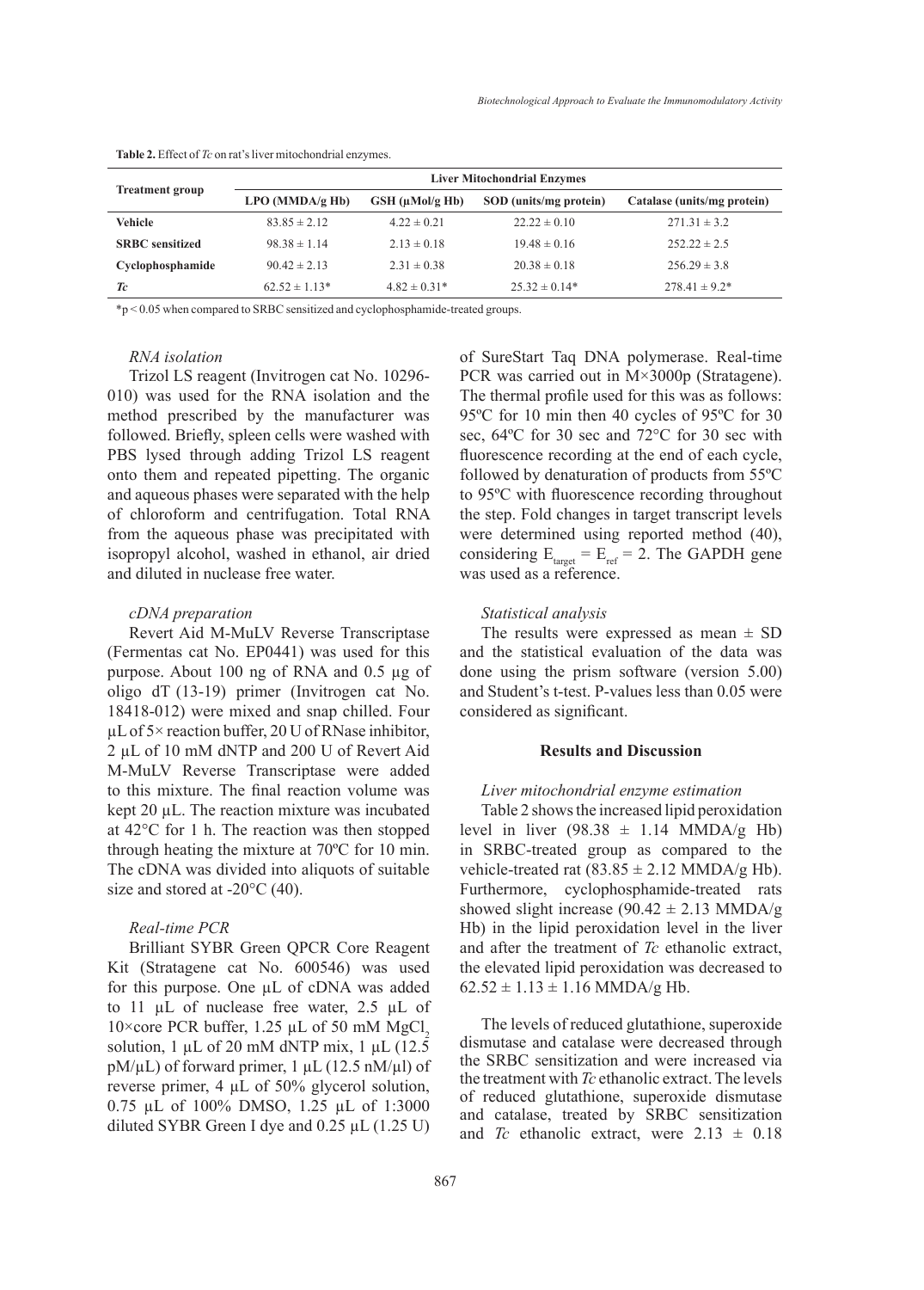

**Figure 1.** SDS-PAGE of rat pineal gland.

Lane 1: Indicates the protein marker of a standard; Lane 2: *Tc* ethanolic extract treatment shows thick band of protein expression (248 kDa) indicating the increased secretion of melatonin via pineal gland due to the immunomodulatory action; Lane 3: Control group; Lane 4: SRBC sensitized group; Lane 5: Immunosuppressant action of cyclophosphamide.

and  $4.82 \pm 0.31$  µMol/g Hb,  $19.48 \pm 0.16$  and  $25.32 \pm 0.21$  units/mg protein and  $252.22 \pm 2.5$ and  $278.41 \pm 9.2$  units/mg protein respectively. Cyclophosphamide showed immunosupression through increasing the lipid peroxidation level and decreasing the level of reduced glutathione, superoxide dismutase and catalase as compared with the control group.<br>The oxidation

The oxidation of membrane's lipid molecules damages the development of several physiological and pathological disorders. The inhibition of lipid peroxidation by any means is the best way to avoid these disorders in the body (41). Present study showed the effect of *Tc* ethanolic extract on lipid peroxidation which was inhibitorier as compared with SRBC and cyclophosphamide-treated groups.

Glutathione is the major endogenous antioxidant produced by the cells, participating directly in the neutralization of free radicals and reactive oxygen compounds, as well as maintaining the exogenous antioxidants such as vitamins C and E in their reduced (active) forms. Through the direct conjugation, it detoxifies many xenobiotics (foreign compounds) and carcinogens, both organic and inorganic. It is

essential for the immune system to exert its full potential viz. modulating the antigen presentation to lymphocytes, and thereby, influencing the cytokine production; enhancing the proliferation of lymphocytes thereby increasing magnitude of response; enhancing the killing activity of cytotoxic T-cells and natural killer cells and regulating apoptosis thereby maintaining the control of immune response. Glutathione plays a fundamental role in numerous metabolic and biochemical reactions such as DNA synthesis and repair, protein synthesis, prostaglandin synthesis, amino acid transport and enzyme activation. Thus, every system in the body can be affected through the state of glutathione system, especially the immune system, the nervous system, the gastrointestinal system and the lungs  $(42-45)$ .

Superoxide dismutase induces the activation of endogenous system of the antioxidant defenses which fights against free radicals (46). It is known that superoxide dismutase plays an important role in the detoxification of superoxide anion and  $H_2O_2$ , and thereby promotes the cell against the free radical-induced damage (47).

Catalase is an enzymatic antioxidant and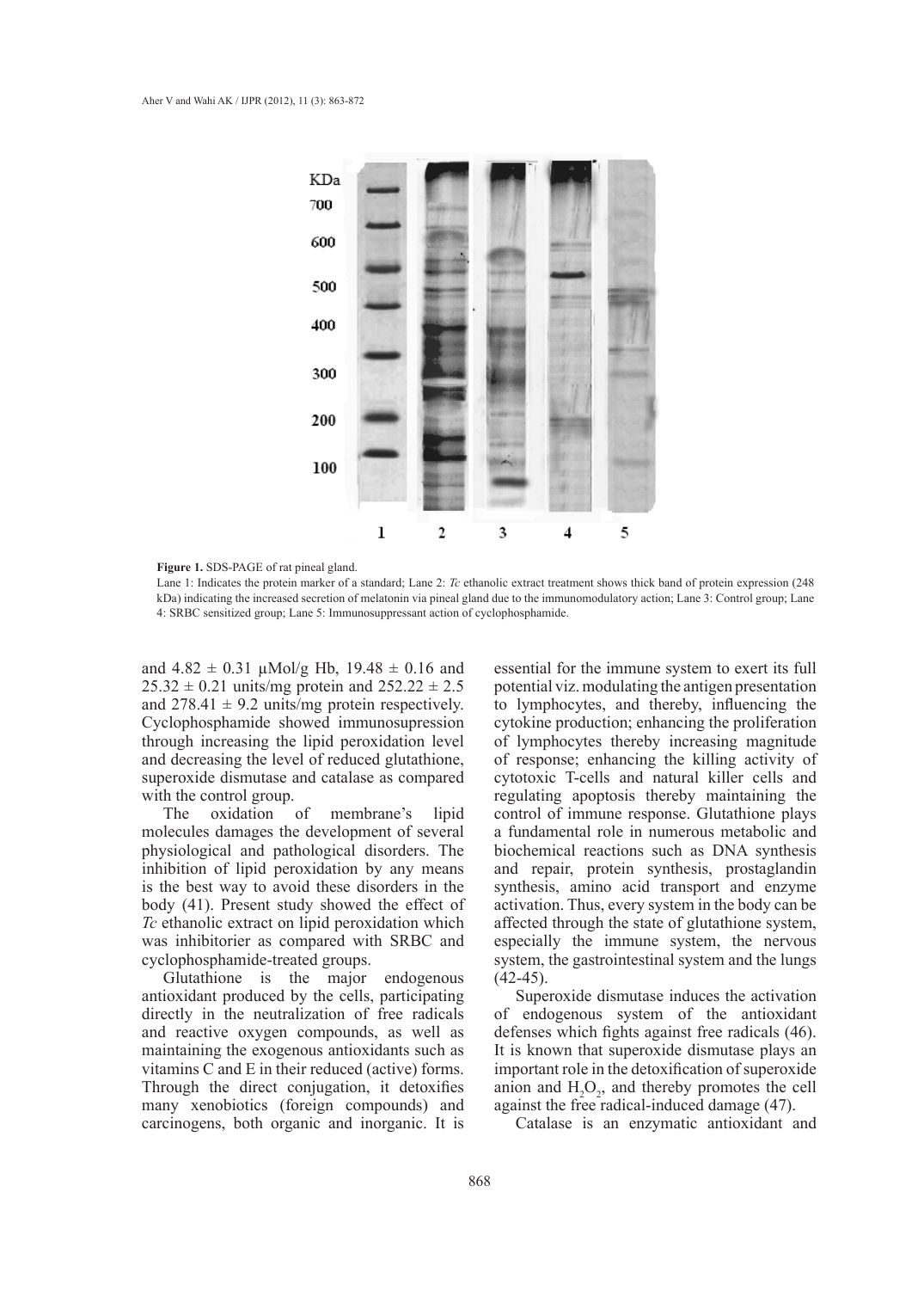| <b>Treatment</b> | <b>Stimulation index</b> | Phytohaemagglutinin-stimulated |
|------------------|--------------------------|--------------------------------|
| Vehicle          | $0.787 \pm 0.256$        | $1.222 \pm 0.841$              |
| Cyclophosphamide | $0.832 \pm 0.471$        | $0.936 \pm 0.412$              |
| Tc               | $1.428 \pm 0.361*$       | $1.386 \pm 0.361*$             |

**Table 3.** Proliferation of rat spleen lymphocytes in response to antigen prepared from *Tc* ethanolic extract using MTT dye reduction test.

\*p < 0.05 when compared with control and cyclophosphamide-treated group.

helps in neutralizing the toxic effect of  $H_2O_2$ . Hydrogen peroxide is not reactive enough to cause a chain of lipid peroxodation reactions, but its combination with superoxide radical produces hydroxyl radicals that are highly reactive and thus initiates the lipid peroxidation reaction (48). This lipid peroxidation damages the cell membrane resulting into the development of several physiological and pathological disorders. Catalase prevents this through the conversion of hydrogen peroxide to water and non-reactive oxygen species and thus, prevents from the generation of hydroxyl radical and protect the cell from the oxidative damage (49, 50). Our studies showed distinct increase in the level of glutathione, superoxide dismutase and catalase in case of *Tc*-treated groups as compared to SRBC and cyclophosphamide-treated groups. Therefore, *Tc* has antioxidant activity as well as immunomodulator property through protecting the cells from the oxidative damage.

## *Separation of pineal proteins through SDS-PAGE*

A thick band at 248 kDa appeared in the group treated with *Tc* ethanolic extract indicating higher secretion of melatonin (Mol. Wt. 248 kDa) (lane 2). In SRBC-sensitized group, the expression of proteins (lane 4) was less than that of control group (lane 3). The immunosuppressant cyclophosphamide showed the least expression of proteins as compared to other groups (lane 5). The increased expression of melatonin in lane 2 confirms the immunomodulator activity of *Tc* (Figure 1).

Melatonin plays an important role as immunomodulatory (51-53) properties, as well as many other physiological functions (54). Melatonin was reported to be an integral part of the immune system, through exerting direct and/or indirect stimulatory effect on both cellular and humoral immunity (51). The present study showed that *Tc* treatment shows the thick band of protein expression indicating the increased production of the melatonin as compared to SRBC sensitized, vehicle and cyclophosphamide-treated groups. Hence, *Tc* exhibits immunostimulant action through enhancing melatonin secretion in pineal gland.

#### *Lymphocyte proliferation assay*

The administration of *Tc*-ethanolic extract increased the spleen lymphocytes proliferation (1.428  $\pm$  0.361) as compared to the vehicle-treated group  $(0.787 \pm 0.256)$  and cyclophosphamide-treated rats  $(0.832 \pm 0.471)$ (Table 3). Phytohaemagglutinin used as a standard shows proliferation of lymphocytes in all groups.

The earlier works have revealed that drugs having immunomodulatory activity show enhanced proliferation of splenocytes (55). In present study, *Tc* was found to significantly enhance the proliferation of splenocytes as compared with control and cyclophosphamide treatment. The proliferation of lymphocytes indicated the increase in the number of B and T cells, which release cytokines and growth factors that regulate other immune cells and secretion of antibodies in the blood (56).

# *Comparison of IL-2, IL-10 and TNF-α gene expression in rat spleen mRNA*

Measuring and assessing cytokine profile provides a useful method for the accurate study of cytokine such as IL-2, IL-10 and TNF-*α* and immunomodulatory effect was investigated through RT-PCR. *Tc* treatment showed more fold changes in IL-2, IL-10 and TNF-*α* mRNA (17.63, 42.52 and 5.39 respectively) levels as compared to the vehicle, cyclophosphamide and SRBC sensitized groups as shown in Table 4. Increased expression of fold change in different mRNA levels using *Tc c*onfirms the immunostimulant action.

Cytokines are released by living cells of the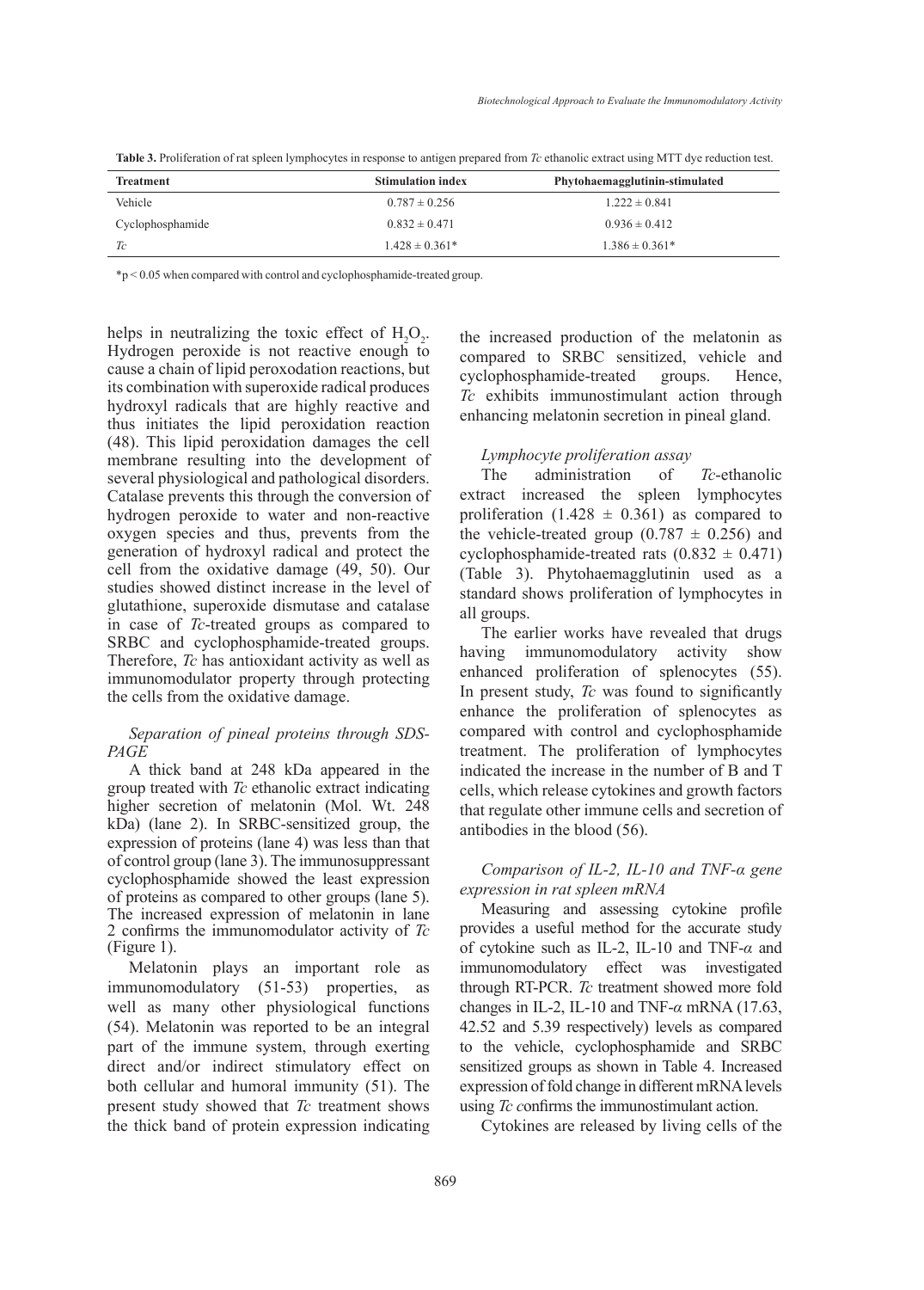|                  | Fold change in IL-2, IL-10 and TNF- $\alpha$ mRNA level |         |         |
|------------------|---------------------------------------------------------|---------|---------|
| <b>Treatment</b> | $IL-2$                                                  | $IL-10$ | $TNF-a$ |
| Vehicle          | 1.00                                                    | 1.00    | 1.00    |
| Cyclophosphamide | 6.41                                                    | 8.63    | $-1.78$ |
| Tc               | 17.63                                                   | 42.52   | 5.39    |
| SRBC sensitized  | $-2.87$                                                 | 22.63   | 1.18    |

**Table 4.** Effect of different treatments on IL-2, IL-10 and TNF-α gene expression.

host in a highly regulated fashion to regulate the cell functions via specific receptors (57) which participate in the control of all immunologically relevant events, whether they concern the activation, differentiation, maturation, proliferation, apoptosis, or acquisition of effectors' functions. Cytokines influence the quantitative, as well as the qualitative outcome of all the immune responses (58). In our study, after the administration of ethanolic extract of *Tc* in male Wister rats, significant immunomodulatory activities were shown through fold changes in IL-2, IL-10 and TNF-*α* mRNA levels. IL-2 shows immunomodulatory activities by T and B lymphocytes proliferation, natural killer cell activation (59, 60) and also increasing in the immunoglobulin G production whereas IL-10 promotes elevation of  $\text{Th}_2$  cells (58, 60) and TNF-*α* modulate the cytokine gene expression (59). Hence, the immunomodulatory activity of *Tc* may be due to the above mechanism(s).

### **Conclusion**

From the above results, it can be concluded that *Tc* stem (mango plant climber) has potent immunomodulatory activity and the effect may be due to the specific chemical constituents or the synergistic effect of chemical compounds of the drug.

## **Acknowledgments**

Authors are thankful to Dr. Sameer Shrivastava, Scientist and Dr. Sonal Shrivastava, Scientist, Peptide Synthesis and Protein Engineering Lab, Division of Animal Biotechnology, Dr. Abhijit Pawde, Scientist, Division of Surgery, Dr. Arvind Sonawane, Scientist, Division of Genetics, Indian Veterinary

Research Institute (IVRI), Izatnagar, Bareilly, India for their cooperation.

#### **References**

- Dahanukar SA, Kulkarni RA and Rege NN. (1) Pharmacology of medicinal plants and natural products. *Indian J. Pharmacol.* (2000) 32: S81-S118.
- Liu Y, Jiao F, Qiu Y, Li W, Lao F, Zhou GQ, Sun BY, (2) Xing GM, Dong JQ, Zhao YL, Chai ZF and Chen CY. The effect of  $Gd@C<sub>82</sub>(OH)<sub>22</sub>$  nanoparticles on the release of Th1/Th2 cytokines and induction of TNF-α mediated cellular immunity. *Biomaterials* (2009) 30: 3934-3945.
- Sharma P. *Charaka Samhita, Chikitsasthana*. Varanasi (3) Chaukhamba Orientalia, India (1983) 2.
- Lily G, Padwad Y, Singh R, Karan D, Chanda S, Chopra (4) MK, Bhatnagar P, Kashyap R and Sawhney RC. Antiinflammatory activity of seabuckthorn (*Hippophae rhamnoides*) leaves. *Int. J. Immunopharmacol.* (2005) 5: 1675-1684.
- (5) Sainis KB, Sumariwalla PF, Goel A, Chintalwar GJ, Sipa- himalani AT and Banerji A Immunomodulatory properties of stem extracts of *Tinospora cordifolia:* cell targets and active principles. In: Upadhyay SN. (ed.) *Immunomodulation.* Narosa Publishing House, New Delhi (1997) 95.
- Shand FL and Howard JG. Induction *in-vitro* of (6) reversible immunosuppression and inhibition of B cell receptor regeneration by defined metabolites of cyclophosphamide. *Eur. J. Immunol*. (1979) 9: 17-21.
- (7) Hardman JG, Limbird LE, Molinoff PB, Ruddon RW and Gilman AG. Alkylating agents. In: New York Academy of Sciences (eds.) *Goodman and Gilman's the Pharmacological Basis of Therapeutics*. McGraw-Hill, New York (1996) 1216-1218.
- Wagner H. Immunomodulatory agents. *Proc. Alfred*  (8) *Benzon Symp.* (1983) 20: 559.
- Chattopadhyay RR and Bhattacharyya SK. *Terminalia*  (9) *chebula*: an update pharmacognosy reviews. *Phcog. Rev.: Plant Review* (2007) 1: 151-157.
- (10) Prakash SS, Niranjan Patra CH, Santanu CH, Hemant Kumar P, Jagannath Patro V and Vimala Devi V. Studies on flowability, compressibility and *in-vitro* release of *Terminalia chebula* fruit powder tablets. *Iranian J. Pharm. Res*. (2011) 10: 393-401.
- (11) Deodhar SD, Sethi R and Srimal RC. Preliminary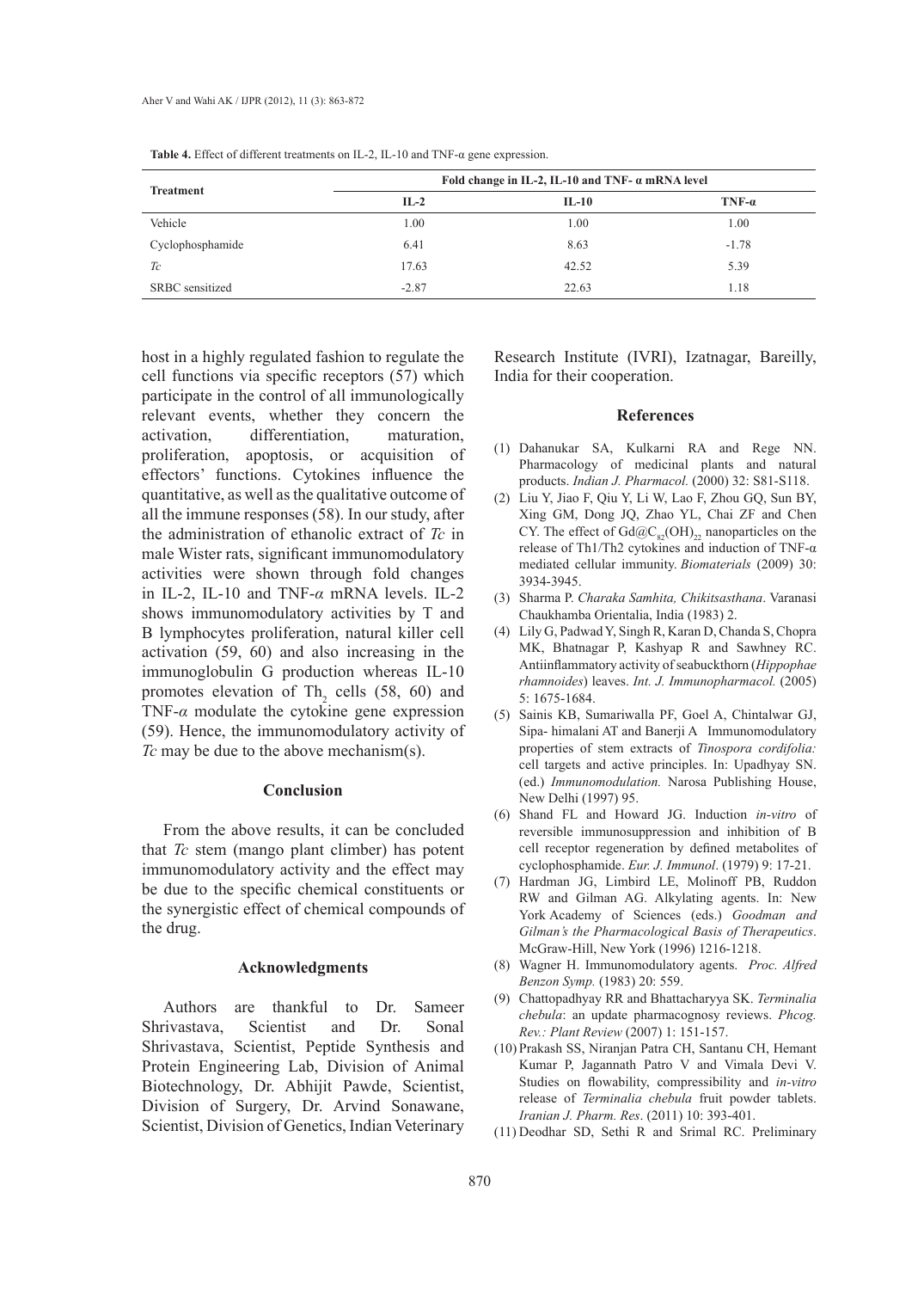study on antirhematic activity of curcumin (diferuloyl methane). *Ind. J. Med. Res.* (1980) 71: 632-634.

- $(12)$  Dev S. Ethanotherapeutics and modern drugs development: The potential of Ayurveda. *Curr. Sci*. (1997) 73: 909-928.
- Dahanukar SA, Thatte UM and Rege NN. (13) Immunostimulants in Ayurveda medicine. In: Wagner H. (ed.) *Immunomodulatory Agents from Plants*. Berkhauser Verlag, Basel (1999) 289-323.
- Thatte UM, Rao SG and Dhanukar SA. *Tinospora*  (14) *cordifolia* induces colony stimulating activity in serum. *J. Postgrad. Med*. (1994) 40: 202-203.
- (15) Sainis KB, Ramakrishnan R, Sumariwalla PF, Goel A, Sipahimalani AT and Banerji A. Further studies on immunomodulation by natural products from *Tinospora cordifolia*. In: Upadhyay SN. (ed.) *Immunopharmacology: Strategies for Immunotherapy*. Narosa Publishing House, India (1999) 96-104.
- (16) Aher Vaibhav D and Wahi Arunkumar. Pharmacological study of *Tinospora cordifolia* as an immunomodulator. *Int. J. Curr. Pharma. Rev.* (2010) 2: 52-54.
- (17) Nayampalli SS, Ainapure SS, Samant BD, Kudtarkar RG, Desai NK and Gupta KC. A comparative study of diuretic effects of *Tinospora cordifolia* and hydrochloro-thiazide in rats and a preliminary phase I study in human volunteers. *J. Postgrad. Med.* (1988) 34: 233-236
- (18) Raghunathan K and Mittra R. (eds.) *Pharmacognosy of Indigenous Drugs*. Central Council for Research in Ayurveda adn Siddha, New Delhi (1982) 484-510.
- $(19)$  Zhao TF, Wang X, Rimando AM and Che C. Folkloric medicinal plants: *Tinospora sagittata* var. *cravaniana*  and *Mahonia bealei. Planta Med*. (1991) 57: 505.
- (20) Ikram M, Khattak SG and Gilani SN. Antipyretic studies on some indigenous Pakistani medicinal plants: II. *J. Ethnopharmacol.* (1987) 19: 185-192.
- (21) Nayampalli SS, Desai NK and Ainapure SS. Antiallergic properties of *Tinospora cardifolia* in animal models. *Indian J. Pharm*. (1986) 18: 250-252.
- $(22)$  Rai M and Gupta SS. The deposition of the secondary salts over the five pellets in rats was inhibited by the aqueous extract of *T. cordifolia*. *J. Res. Ind. Med.*  (1966) 10: 113-116.
- (23) Asthana JG, Jain S, Mishra A and Vijaykanth MS. Evaluation of antileprotic herbal drug combinations and their combination with Dapsone. *Indian Drugs* (2001) 38: 82-86.
- (24) Thawani VR, Kalikar MV, Varadpande VK, Sontakkee SD, Singh RP and Khiyani RK. Immunomodulatory effect on *T. cordifolia* in human Immunodeficiency virus positive patients. *Indian J. Pharmacol.* (2008) 40: 107-110.
- $(25)$  Sheela D, Ramasundaram S and Jaya PN. Immunomodulatory activity of triphala on neutrophil functions. *Biol. Pharm. Bull*. (2005) 28: 1398-1403.
- Furthvan R and Bergvanden BM. *Clinical Immunology*. (26) Gower Medical Publishing, London (1991) 67.
- (27) Sorberg M. Bendisen G. Human leukocyte migration as a parameter of hypersensitivity. *Acta Med. Scand.*

(1967) 18: 247-252.

- $(28)$  Benencia F, Courreges M, Cecialia C and Felix C. *In-vivo* and *in-vito* immunomodulatory activities of *Trichilia glabra* aqueous leaf extracts. *J. Ethnopharmacol.* (2000) 69: 199-205.
- (29) Sredni B, Albeck M, Kazimirsky G and Shalet F. Immunomodulator AS101 administered orally as a chemoprotective and radioprotective agent. *Int. J. Immunopharmacol.* (1992) 14: 613-619.
- (30) Patel S, Basnji D, Otilia JF, Patel MM and Shah KK. Scrutinizing the role of aqueous extract of *Trapa bispinosa* as an immunomodulator in experimental animals. *Int. J. Res. Pharm. Sci*. (2010) 1: 13-19.
- $(31)$  Jonshon D and Lardy H. Isolation of liver, kidney mitochondria. *Methods in Enzymology* (1947) 10: 94-96.
- (32) Hogeboom GH. Fractionation of cell components of animal tissues. In: Colowick SP and Kaplan NO. (eds.) *Methods in Enzymology.* Academic Press, New York (1955) 16-19.
- (33) Ohkawa H, Ohishi N and Yagi K. Assay for lipid peroxidation in animal tissue by Thiobarbituric acid reaction. *Anal. Biochem.* (1979) 95: 351-358.
- Ellman GL. Tissue sulphydryl group elucidation of the (34) biologically active components of *Terminalia chebula* Retzius. *Arch. Biochem. Biophys.* (1959) 82: 70-77.
- Aebi H. Catalase *in-vitro*. *Methods Enzymol*. (1984) (35) 105: 121-126.
- $(36)$  Marklund S and Marklund C. Involvement of the superoxide anion radical in the autooxidation of pyrogallol and a convenient assay for superoxide dismutase. *Eur. J. Biochem.* (1984) 7: 469-474.
- Sambrokk J and Russell D. *Molecular Cloning. A*  (37) *Laboratory Manual*. 3rd ed. (2000) 3, A8: 40-49.
- (38) Mosmann TR and Coffman RL. Th1 and Th2 cells. Different pattern of lymphokines secretion lead to different functional properties. *Ann. Rev. Immunol.*  (1989) 7: 145-173.
- (39) Singh GK, Kumar P. Chauhan RS and Singhal LK. Cow urine upregulates lymphoblastogenesis in chicks. ISAH. Warsaw, Poland (2005) 2: 90-92.
- (40) Pfaffi MW. A new mathematical model for relative quantification in Real-Time RT-PCR. *Nucleic Acids Res*. (2001) 29: 2003-2007.
- (41) Janero DR. Malonyldialdehyde and thiobarbituric acid reactivity as diagnostic indices of lipids peroxidation and peroxidation tissue injury. *Free Radic. Biol. Med.* (1990) 9: 515-540.
- $(42)$  Kinscheref R. Effect of glutathione depletion and oral *n*-acetyl-cysteine treatment on CD4+ and CD8+ cells. *FASEB J*. (1994) 8: 448-451.
- Wu D. *In-vitro* glutathione supplementation enhances (43) interleukin-2 production and mitigenic response of peripheral blood mononuclear cells from young and old subjects. *J. Nutr.* (1994) 124: 655-663.
- Fidelus M. Glutathoine and lymphocyte activation: a (44) function of aging and auto immune disease. *Immunol.* (1987) 61:503-508.
- (45) Buhl R. Systemic glutathione deficiency in symptom free HIV-1 seropositive individuals. *Lancet* (1989)